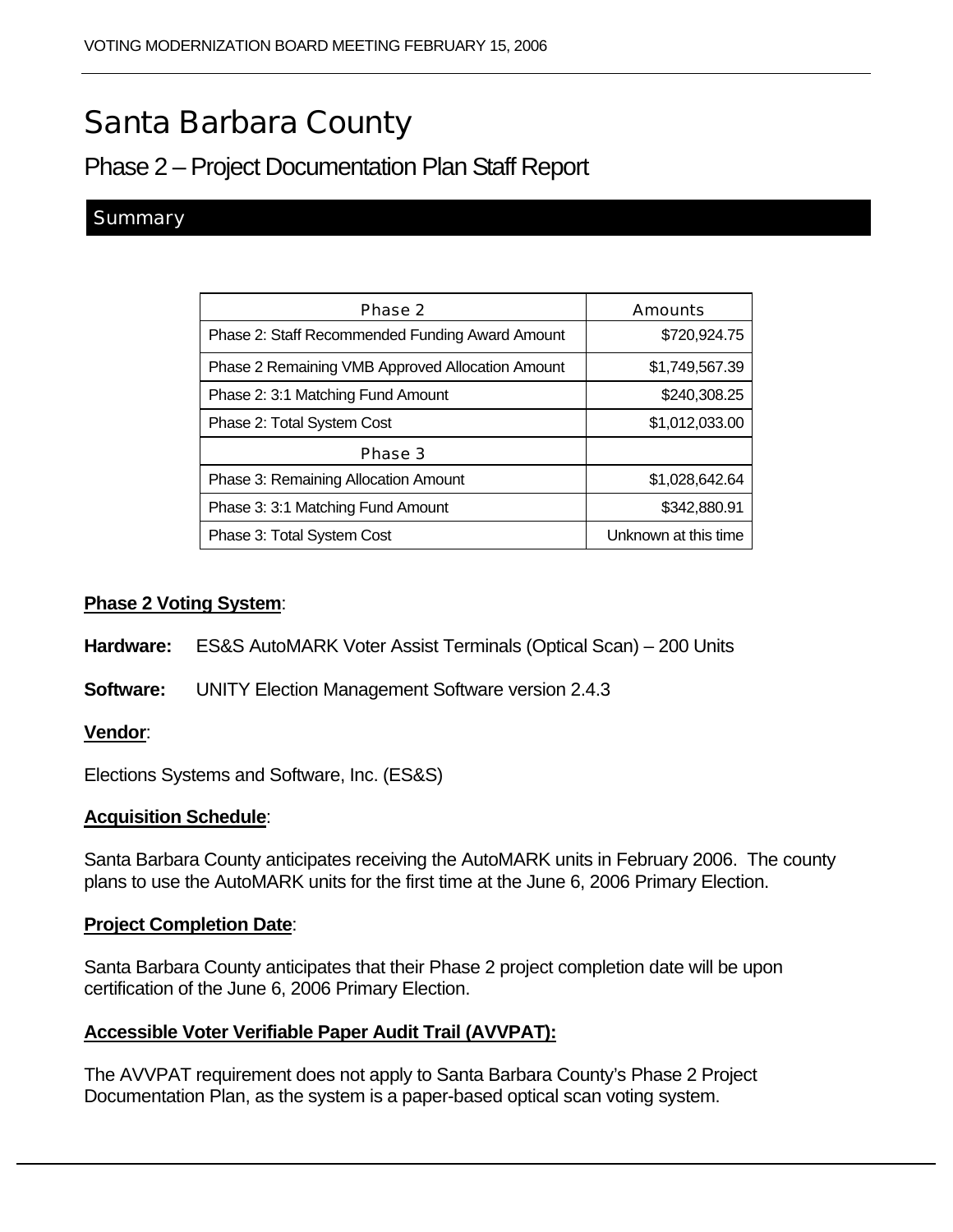Santa Barbara County Phase 2 – Project Documentation Plan Staff Report

# **Staff Report**:

Santa Barbara County's Phase 2 Project Documentation Plan meets the requirements for completeness. The ES&S AutoMARK Voter Assist Terminals are certified for use in California.

At the January 15, 2003 meeting of the Voting Modernization Board, the Board approved Santa Barbara County's Phase 1 Project Documentation Plan and awarded funding for the reimbursement of the county's purchase of the Diebold AccuVote Optical Scan Precinct Ballot Tabulators voting equipment.

Santa Barbara County plans to accomplish their voting system modernization through a threephased implementation plan. The county believes that the three-phased implementation plan is a reasoned one for their county. Using this approach, the county has been able to introduce optical scan technology to voters who vote at the polls and to those voters who vote by absentee ballot.

Santa Barbara County believes that the deployment of Phase 2 AutoMARK Voter Assist Terminal optical scan units will bring the county into compliance with the Help America Vote Act (HAVA) and the state accessibility requirements. One AutoMARK Voter Assist Terminal unit will be placed in every polling place in Santa Barbara County. The AutoMARK units will allow voters with a variety of disabilities to vote privately and independently. The AutoMARK offers touch screen capabilities but is not a vote-recording device. The AutoMARK unit will display the voter's ballot on a tilt screen with adjustable fonts and allows the voter to vote by touching selections on the screen. A voter may choose to utilize the audio function and vote using the keypad accessory. The screen is blank when the audio functions are in use. After the voter reviews their selections, using either method, the AutoMARK will print the voter's selection on their ballot with the voter's choice clearly and cleanly marked.

Santa Barbara County plans to conduct a voter education and outreach program for voters in their county, with a special emphasis on voters with disabilities, on how to use the new AutoMARK voting equipment. The county plans to incorporate pertinent information on the new AutoMARK units in their poll worker and field supervisors training curriculum. The county also plans to provide poll workers and voters with surveys to evaluate the AutoMARK units.

Santa Barbara County will only receive VMB payments once they have submitted detailed invoices for their certified voting equipment. Please note that the staff proposed funding award is based upon allowable reimbursement under Proposition 41 for voting equipment hardware and software only. The election support services and installation line items listed in the Santa Barbara County contract with ES&S would not be covered as a reimbursable claim under Proposition 41.

### **Staff Recommendation**:

It is our recommendation that Santa Barbara County's Phase 2 Project Documentation Plan be approved and a Funding Award letter be issued in the amount of \$720,924.75.